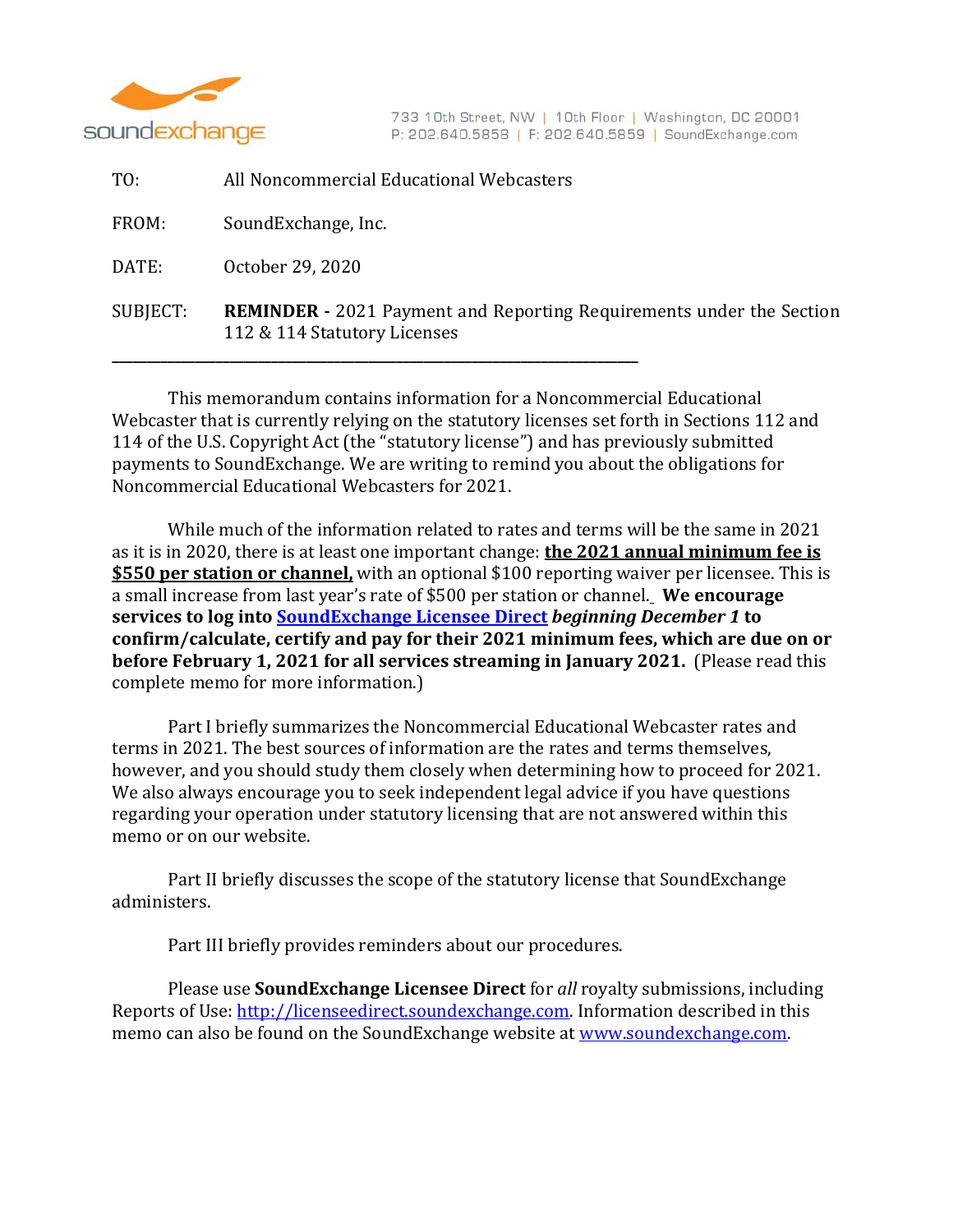

## **I. Rates and Terms for Noncommercial Educational Webcasters**

**IMPORTANT:** Please remember that SoundExchange **does not invoice services.** Each service is obligated to submit payments, Statements of Account, and Reports of Use (if applicable) regularly and in accordance with applicable rates and terms for the statutory license.

As a reminder, to be eligible for noncommercial webcasting rates and terms, a service must have received (or applied for) tax-exempt status under section 501 of the Internal Revenue Code, or must be operated by a governmental entity for public purposes. **If you have questions as to your eligibility for any of the below categories, or for noncommercial status in general (e.g., if you are a CPB‐qualified entity), please seek legal advice.**

**Noncommercial Educational Webcasters:** The Noncommercial Educational Webcaster rates and terms are set forth in 37 CFR Part 380. Noncommercial Educational Webcasters are student-run noncommercial webcasters owned or sanctioned by domestically accredited educational institutions. They are also non-subscription services, and must not be a "CPB qualified" service (i.e., qualified to receive funding from the Corporation for Public Broadcasting).

- 1. **Minimum Fee Payment and Statement of Account:** Services that operate as Noncommercial Educational Webcasters must pay a \$550 recoupable, nonrefundable minimum fee per channel or station by February 1, 2021 (accompanied by a signed and completed Statement of Account form, either mailed/emailed or calculated and certified online using **SoundExchange Licensee Direct**). This annual fee covers the first 159,140 aggregate tuning hours ("ATH") per month.
- 2. If ATH threshold is exceeded: Services exceeding the 159,140 ATH monthly threshold more than once in a single year are no longer eligible for the Noncommercial Educational Webcaster category, and must restate/resubmit their calendar year activity as a Noncommercial Webcaster (CRB). If this condition appears to be applicable to your service, please contact us at your earliest convenience.
- 3. **Reports of Use:**
	- a. Eligible Noncommercial Educational Webcasters that did not exceed 80,000 ATH in any month for any individual channel or station more than once in 2020, and do not expect to exceed 80,000 ATH in any month in 2021, can elect reporting relief and pay an additional \$100 reporting waiver fee in lieu of providing Reports of Use. **NOTE:** Election (and payment) for the reporting waiver must be submitted with the minimum fee, on or before **February 1**, **2021**.
	- b. Services that exceed 80,000 ATH in a given month more than once, but do not exceed 159,140 ATH in a given month more than once, can provide sample-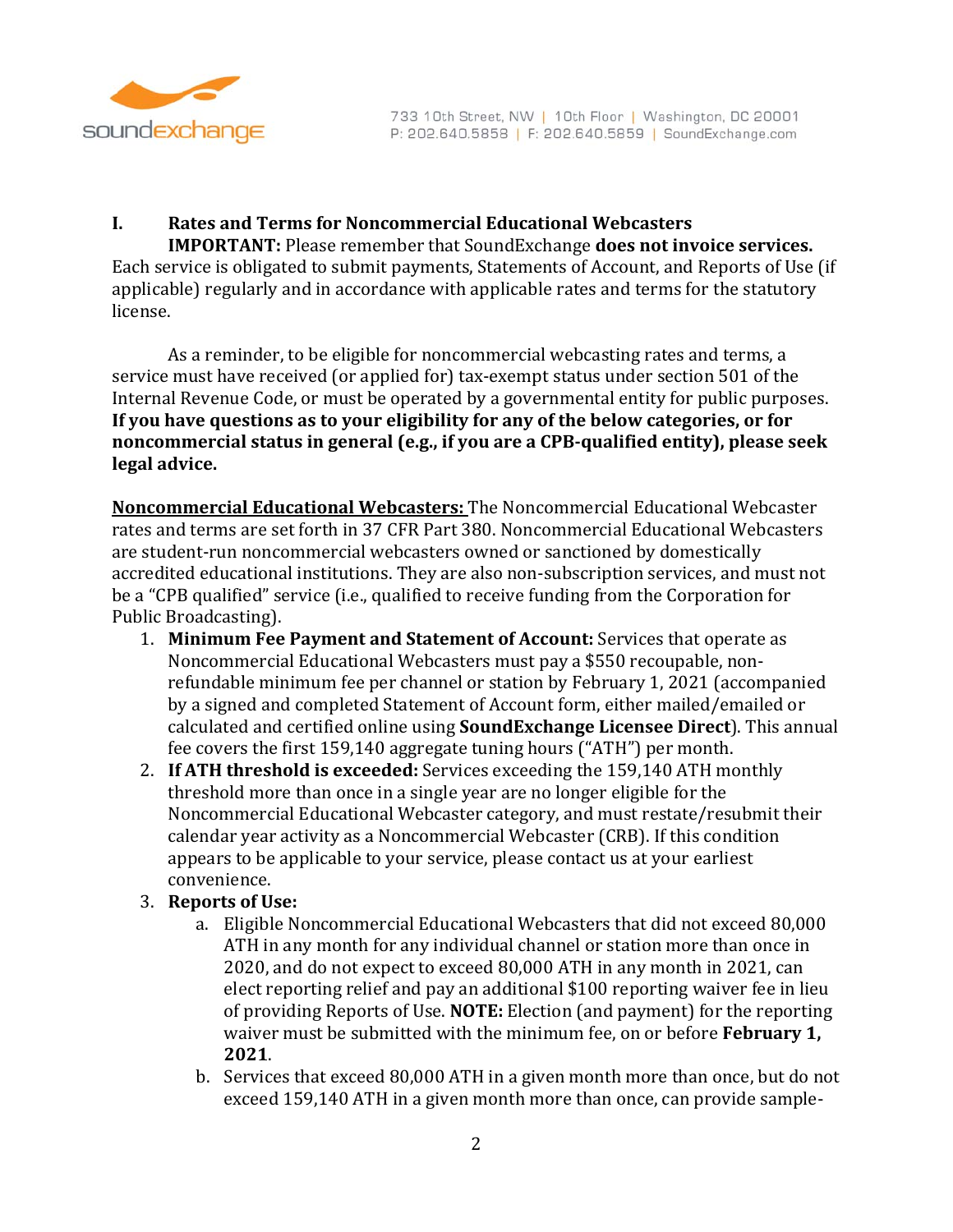

based Reports of Use (i.e., two weeks of reporting per calendar quarter). Services eligible for the reporting waiver described in  $(c)(i)$  above may also choose to provide sample-based Reports of Use and forgo the \$100 reporting waiver fee. Sample-based reports by Noncommercial Educational Webcasters do not require actual total performances or ATH, but the use of actual total performances or ATH is encouraged. These four quarterly Reports of Use for 2021 are due no later than January 31, 2021.

- c. Services that exceed 159,140 ATH in a month more than once in a calendar year must resubmit their Reports of Use as a Noncommercial Webcaster (CRB), and should contact us immediately for additional assistance.
- **4. 2021‐2025 Rates and Terms.** As you may know, for more than a decade the rates and terms for Noncommercial Educational Webcasters have largely been the product of negotiated settlements between SoundExchange and College Broadcasters, Inc. This process is encouraged by the CRB, as it not only saves time and legal fees, but increases the success of the partnership between those who use music and those who create it. Once again, we have forwarded to the Copyright Royalty Board another negotiated settlement, this time regarding proposed rates and terms for 2021-2025. If approved (as expected), one of the significant changes to the current rates and terms will be the first increase of the minimum fee for educational webcasters since 2006:  $a$  \$50 increase, annually, beginning at \$550 in 2021 and ending at \$750 in 2025. More information about this needed change to the rates will come in greater detail upon formal approval by the CRB, but we felt it important to inform Noncommercial Educational Webcasters now, in order to allow as much time for appropriate planning and budgeting as possible. Please visit Licensee Direct for more information in the coming months.

## **II. The Statutory License**

As a reminder to services of what the statutory license administered by SoundExchange covers, the statutory license is for the *public performance* of *sound recordings* by means of certain *eligible non‐interactive digital audio transmissions*. 

**Musical works licensing:** If you are webcasting, you almost certainly need to obtain a public performance license for the *musical works* (i.e. the underlying notes and lyrics) as well as for the sound recordings. SoundExchange does not administer licenses relating to the public performance of musical works. You should contact ASCAP, BMI, SESAC and Global Music Rights, as appropriate, for those rights.

**Interactive streaming and downloads:** In addition, the statutory license administered by SoundExchange does not cover interactive streaming or downloads of any kind, including downloadable "podcasts" of archived programming. If you are offering **podcasts that include sound recordings, then you may need to obtain a direct license**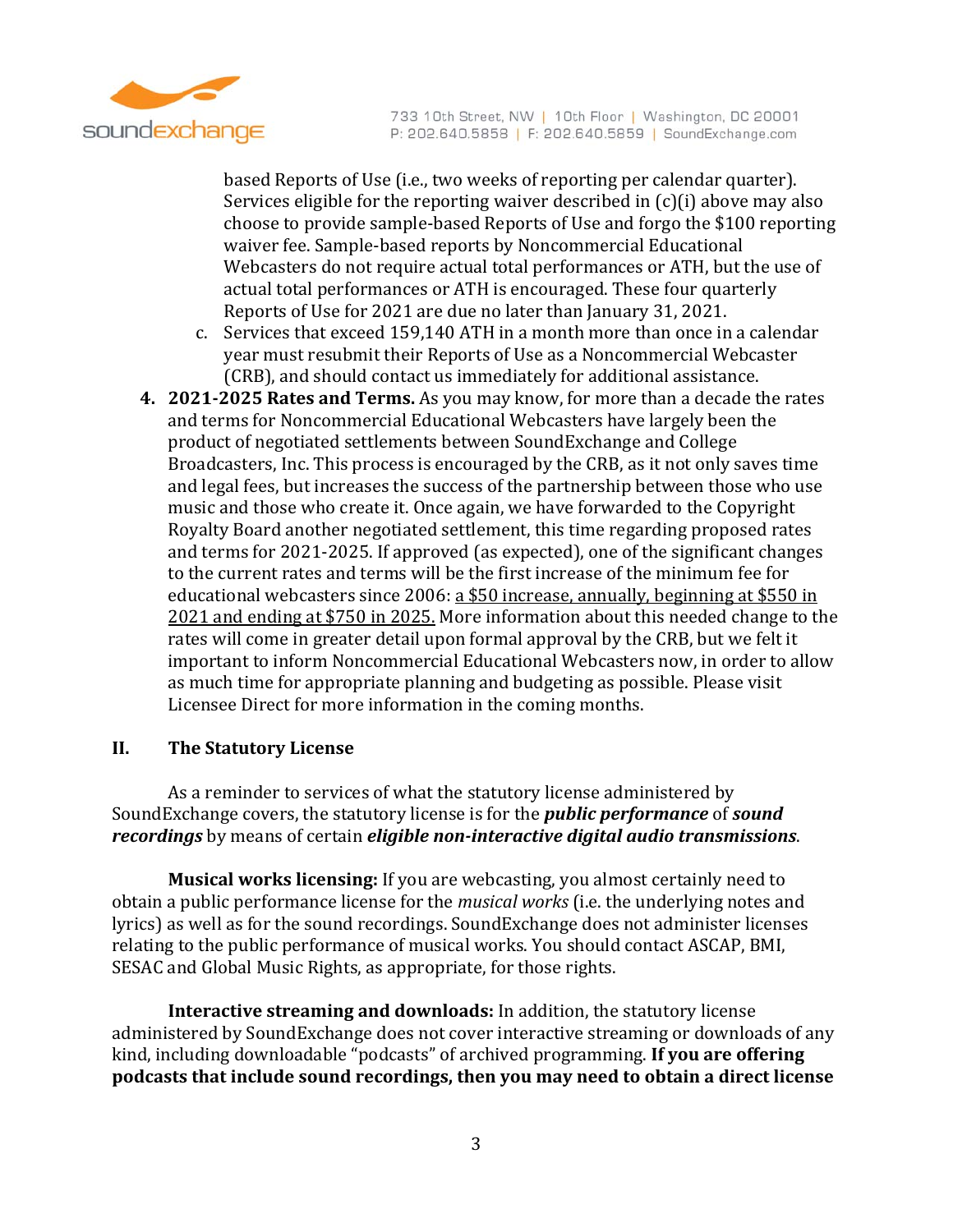

## **from the relevant copyright owners. SoundExchange does not administer licenses for podcasting.**

As always, if you have any questions about whether your activities are within the scope of the statutory license, you must contact your own legal counsel.

## **III. Procedural Changes and/or Reminders**

**A. SoundExchange ISRC Search:** Use of International Standard Recording Codes (ISRCs) is the preferred way for licensees to identify sound recordings within Reports of Use. (Services not using ISRCs must provide both album name and marketing label to identify sound recordings within Reports of Use.) SoundExchange ISRC Search is a *free* option for licensees and others to search for (and download) ISRCs from our renowned repertoire database. Please visit http://isrc.soundexchange.com today to look up ISRCs for any recordings. We also offer an API for services to develop integrated access to this site. Please contact RepMatchService@soundexchange.com for more information.

**B. Repertoire Match Service:** SoundExchange also offers a *free* matching service to our vast repertoire database. You can upload a file containing all tracks in your catalog through Licensee Direct. We'll match them to ISRCs provided by the rights owners themselves, and return the file so you can update your entire catalog at once. Please visit SoundExchange Licensee Direct for more information.

**C. ROU Augmentation:** While most Noncommercial Educational Webcasters are eligible to elect the optional reporting waiver, some services regularly submit Reports of Use (ROUs). By logging into **SoundExchange Licensee Direct**, these services may access versions of their submitted ROUs that we have augmented (where possible) with ISRCs, populated from our vast repertoire database. In addition, we highlight which parts of your submissions were potentially missing required information. We encourage you to regularly download these augmented files, in order to populate your own databases with this important identification field for sound recordings, so that your future submissions can include them, improving the efficiency for the entire royalty distribution process.

**D. Delivery Address for Payments and Minimum Fee Statements of Account:** Almost all Noncommercial Educational Webcasters should be able to use SoundExchange Licensee Direct to calculate, certify and pay for royalties online, including the renewal of their minimum fee. New services should submit their Minimum Fee Statement of Account online, and once we have received and processed it, we will email you an invitation to create your account within Licensee Direct. If you are not able to submit your Minimum Fee Statement of Account using Licensee Direct, please contact us at licenseerelations@soundexchange.com.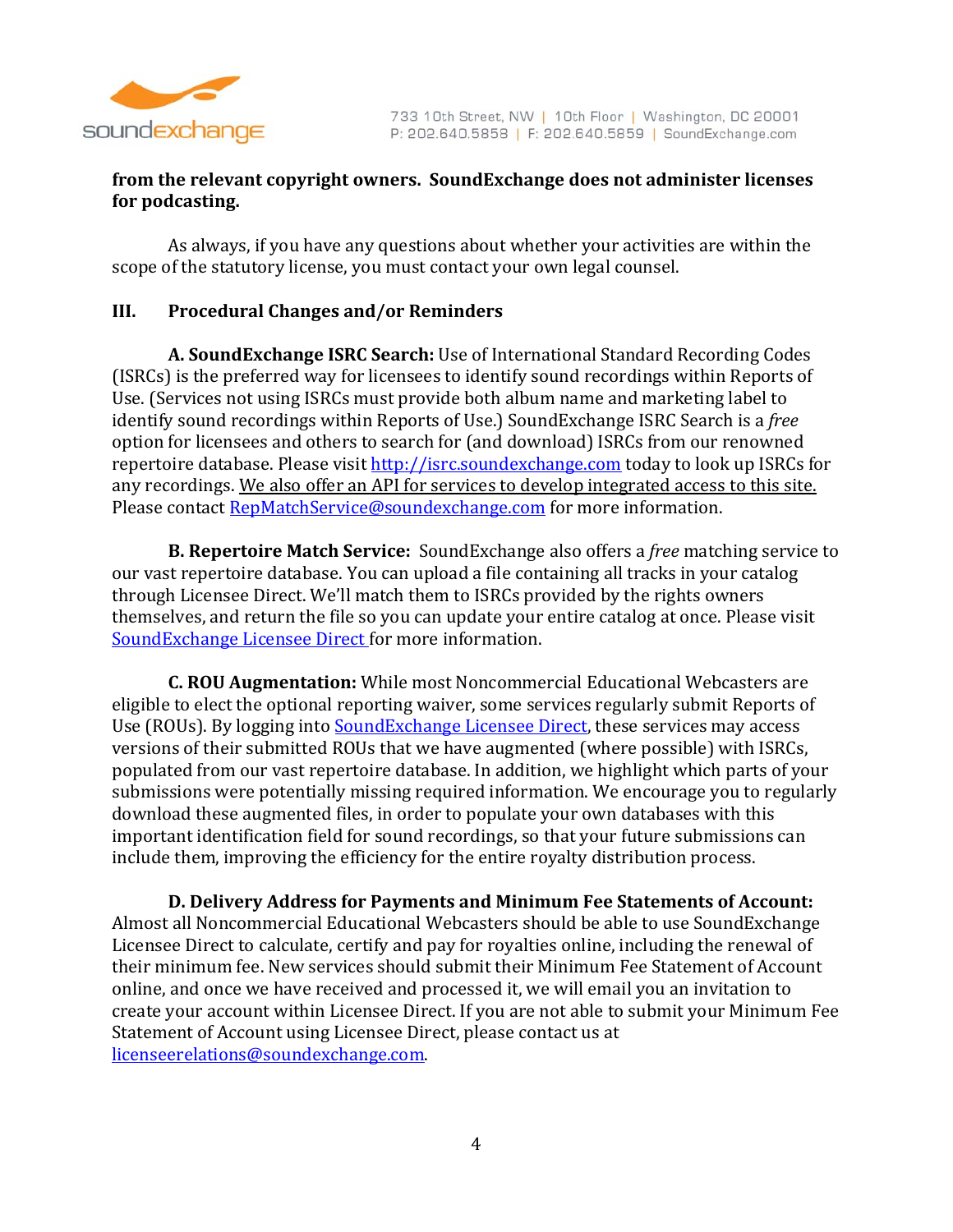

733 10th Street, NW | 10th Floor | Washington, DC 20001 P: 202.640.5858 | F: 202.640.5859 | SoundExchange.com

Physical delivery of payments should be accompanied a printout of the Statement of Account in Licensee Direct, and sent to us in one of these two ways below:

**SoundExchange, Inc. Lockbox Services 75202 P.O. Box 75202 Wells Fargo Bank**

Standard USPS Mail **Subsetter Contains the Courier Courier** Service of Standard USPS Mail **Baltimore, MD 21275‐5202 7175 Columbia Gateway Drive Attn: SoundExchange, Inc., Lockbox 75202 Columbia, MD 21046 Tel.: 1‐800‐289‐3557**

All payments should be made payable to "SoundExchange" or "SoundExchange, **Inc.**" 

Any and all *other* correspondence may be sent to the attention of Licensee Relations at SoundExchange,  $733$   $10$ <sup>th</sup> Street NW,  $10$ <sup>th</sup> Floor, Washington, DC 20001 or emailed to licenseerelations@soundexchange.com. **Please do** *not* **send payments/forms to our DC address, unless instructed to do so by a Licensee Relations team member.**

\* \* \* 

This memorandum does not constitute a waiver of our members' right to recover damages incurred by virtue of any unlicensed transmissions or reproductions of copyrighted sound recordings, and such rights as well as claims for other relief are expressly retained. You should be aware that SoundExchange does not make any determination as to whether a service is in fact eligible to use the statutory license. Instead, the applicable authorization for such services to publicly perform sound recordings derives from federal law, and eligibility for such activity is a matter of law. Accordingly, SoundExchange's acceptance of any payments, Statements of Account, Reports of Use, or anything else, does not express or imply any acknowledgment that a service is or has been eligible to make use of the statutory license or that a service is otherwise in compliance with the statutory license. SoundExchange, as well as the performers and copyright owners on whose behalf SoundExchange collects royalties expressly reserve their rights and all other claims for relief.

Please understand that we are not providing you with legal advice about rights or royalties under the Copyright Act or regulations promulgated pursuant thereto. Furthermore, any communications between you and SoundExchange shall not create an attorney-client relationship and the information herein is not subject to any attorney-client confidentiality privileges. You should consult with your own legal counsel before taking any actions based upon statements made in this memorandum.

\* \* \*